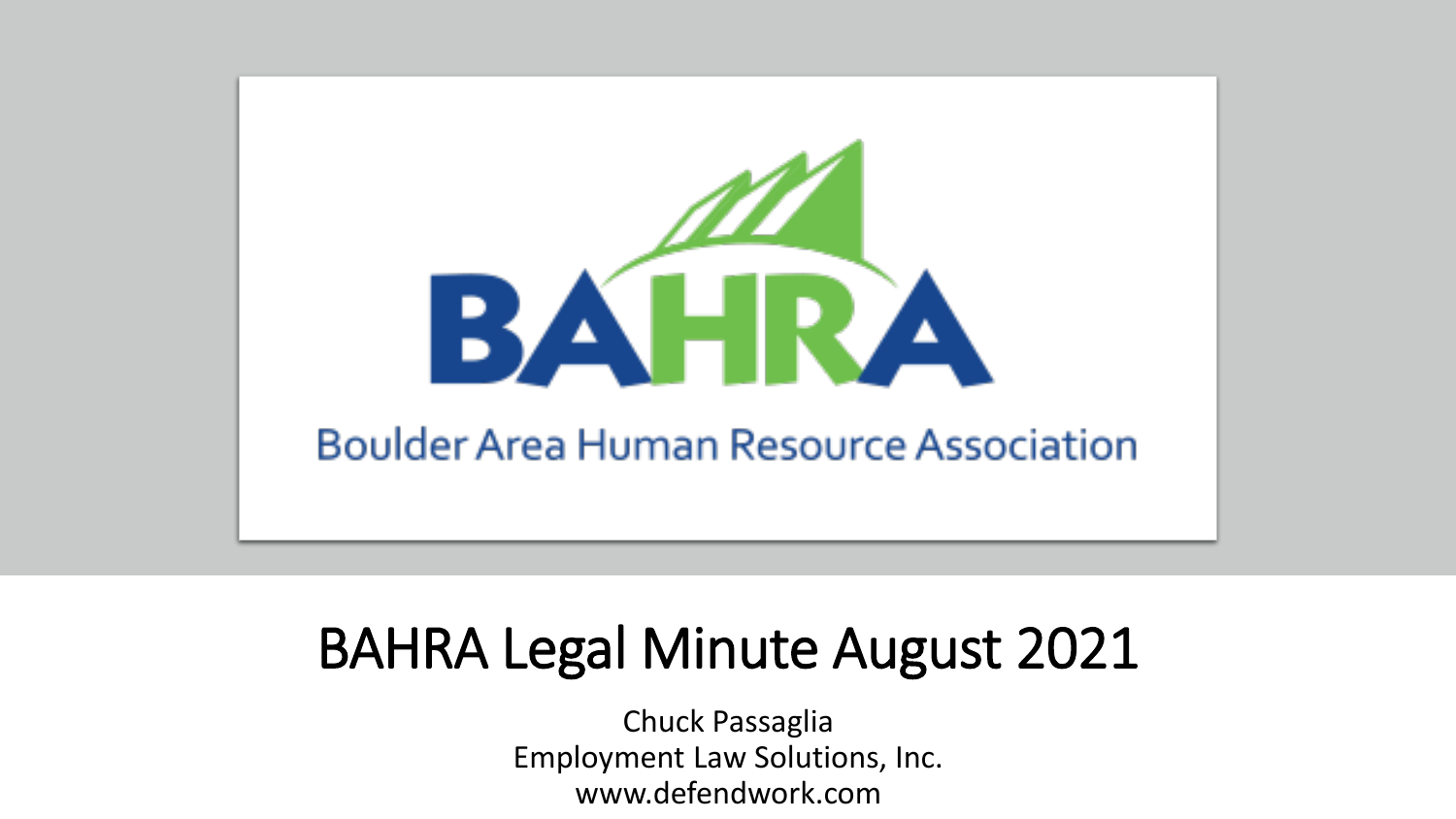#### Mandatory vaccination has arrived!

- » **This is an area of law and human resources management about which people have extremely divided opinions**
- » There is a significant amount of distrust and misinformation informing people's opinions; plus, some can't get vaccinated
- » Vaccine mandates have raised constitutional objections, but vaccine mandates are *usually upheld* as proper use of states' general police power to promote public health and safety, *Jacobsen v. Massachusetts* (U.S. 1905)(mandatory smallpox vaccine); *Zucht v. King* (U.S. 1922)(unvaccinated child could be excluded from public school).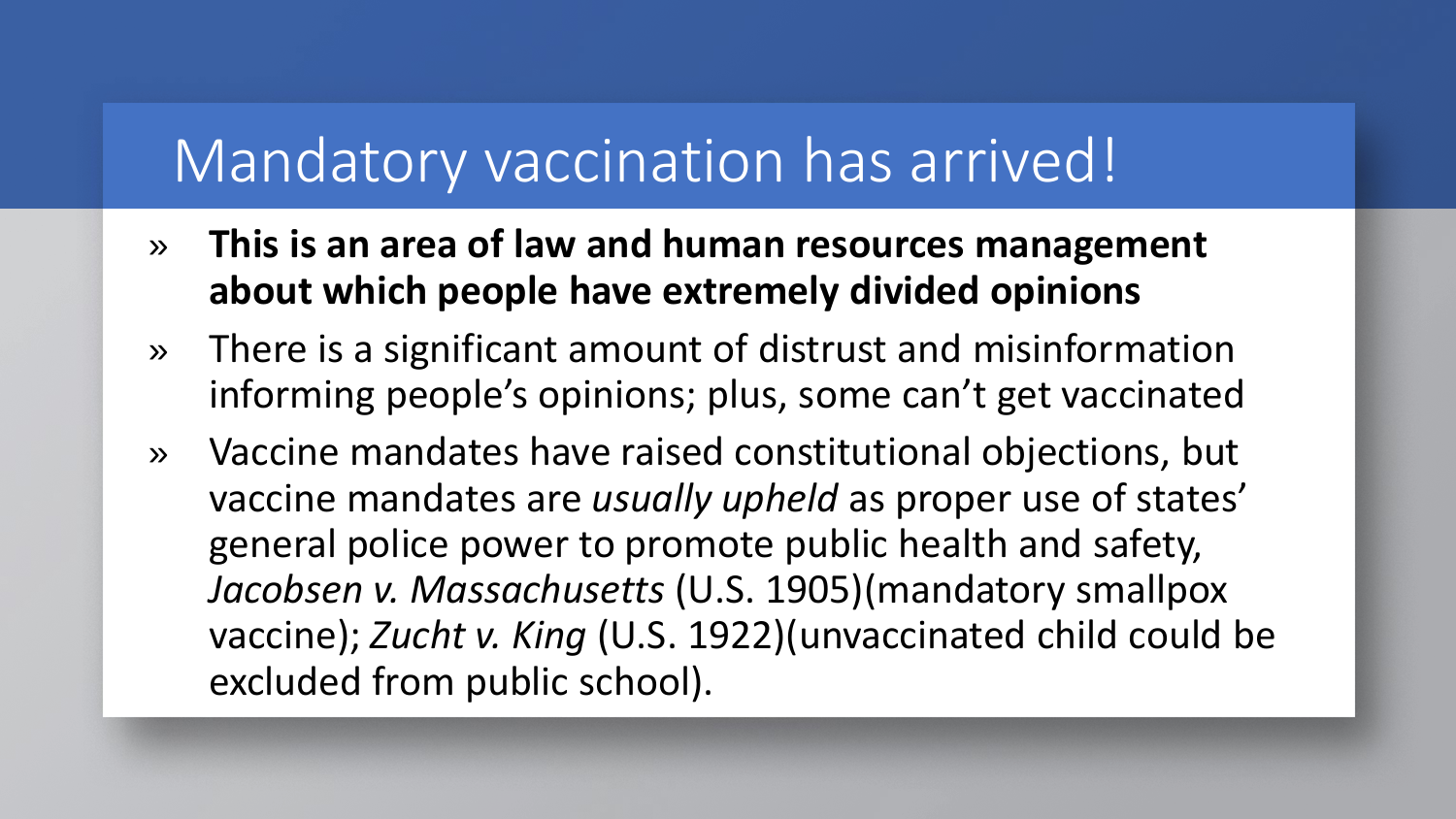# EEOC updated vaccine guidance May 2021

- » EEO laws do not prevent employers from requiring employees who are "physically present in the workplace" to be vaccinated, subject to duty to reasonably accommodate employees not vaccinated due to a disability or a sincerely held religious belief, practice, or observance; pregnant persons; and vaccinated persons who are still immunocompromised
- » Can require, but must maintain confidentiality of, vaccine proof
- » Incentives for vaccines "administered by the employer or its agent" must not be "so substantial as to be coercive"; can offer incentives to show proof; does not address incentives to employees who can't vaccinate for medical or religious-based reasons.
- » US DOJ opined "long COVID" may be a disability under the ADA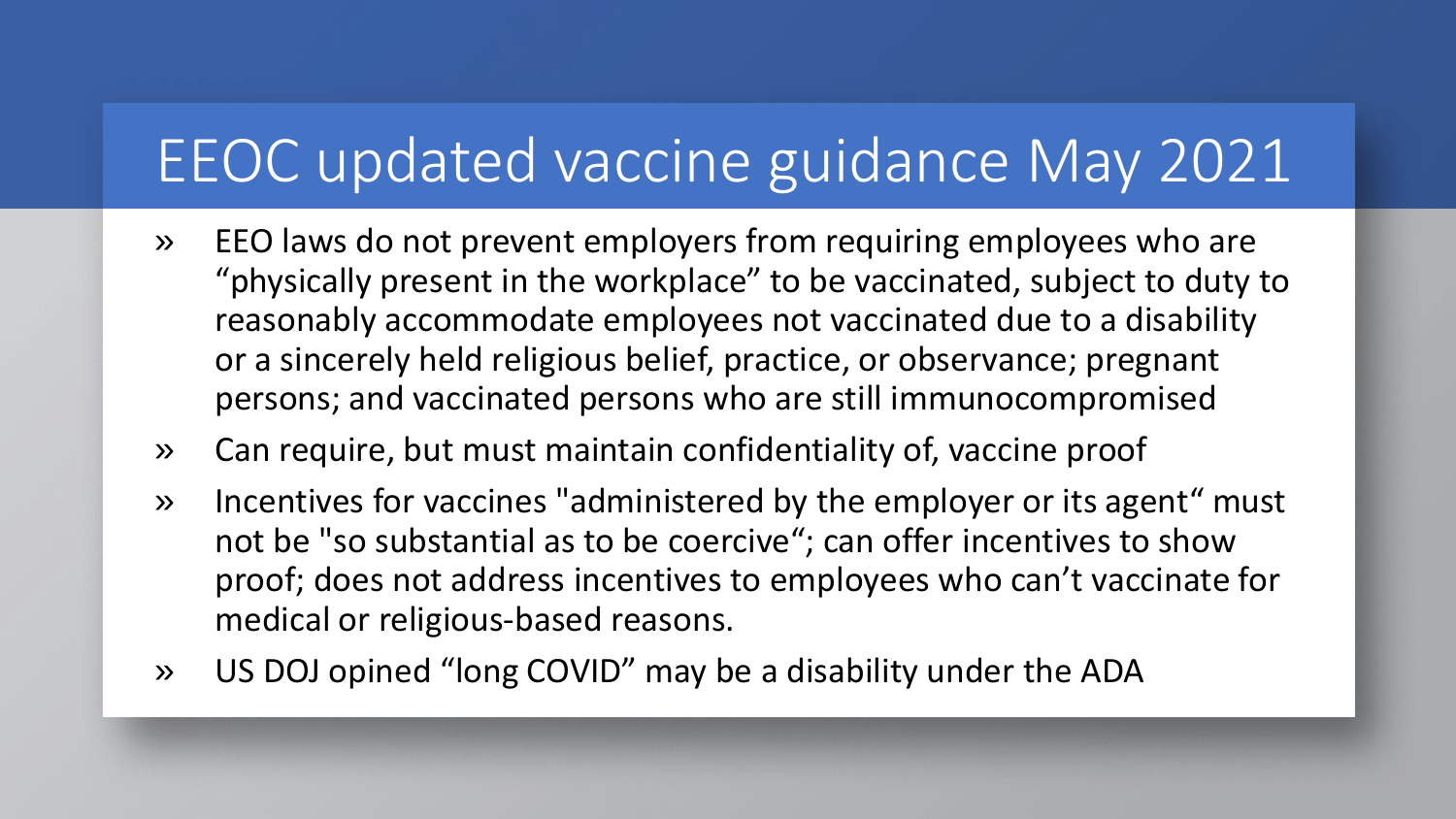## Cases favor employers . . . so far

- » *Bridges v. Houston Methodist Hospital* (S.D. Tx., June 12, 2021) dismissing lawsuit by 117 healthcare workers who objected to hospital's mandatory vaccine policy REFUTING employees' claims (1) vaccine is dangerous, (2) it is wrongful termination to fire an employee in TX who refuses to vaccinate, and (3) vaccine requirements violate public policy as COVID vaccine is "emergency use authorization" only. Public policy favors getting the vaccine to protect others; vaccine mandate not "forced medical experimentation."
- » *Klassen v. Trustees of University of Indiana* (7th Cir., August 2, 2021) ruled that public university's vaccine mandate for students does not violate the Due Process Clause of the 14th Amendment. (Exempt students must wear masks and be tested 2x per week which are not "constitutionally objectionable" and students are not required to remain at university)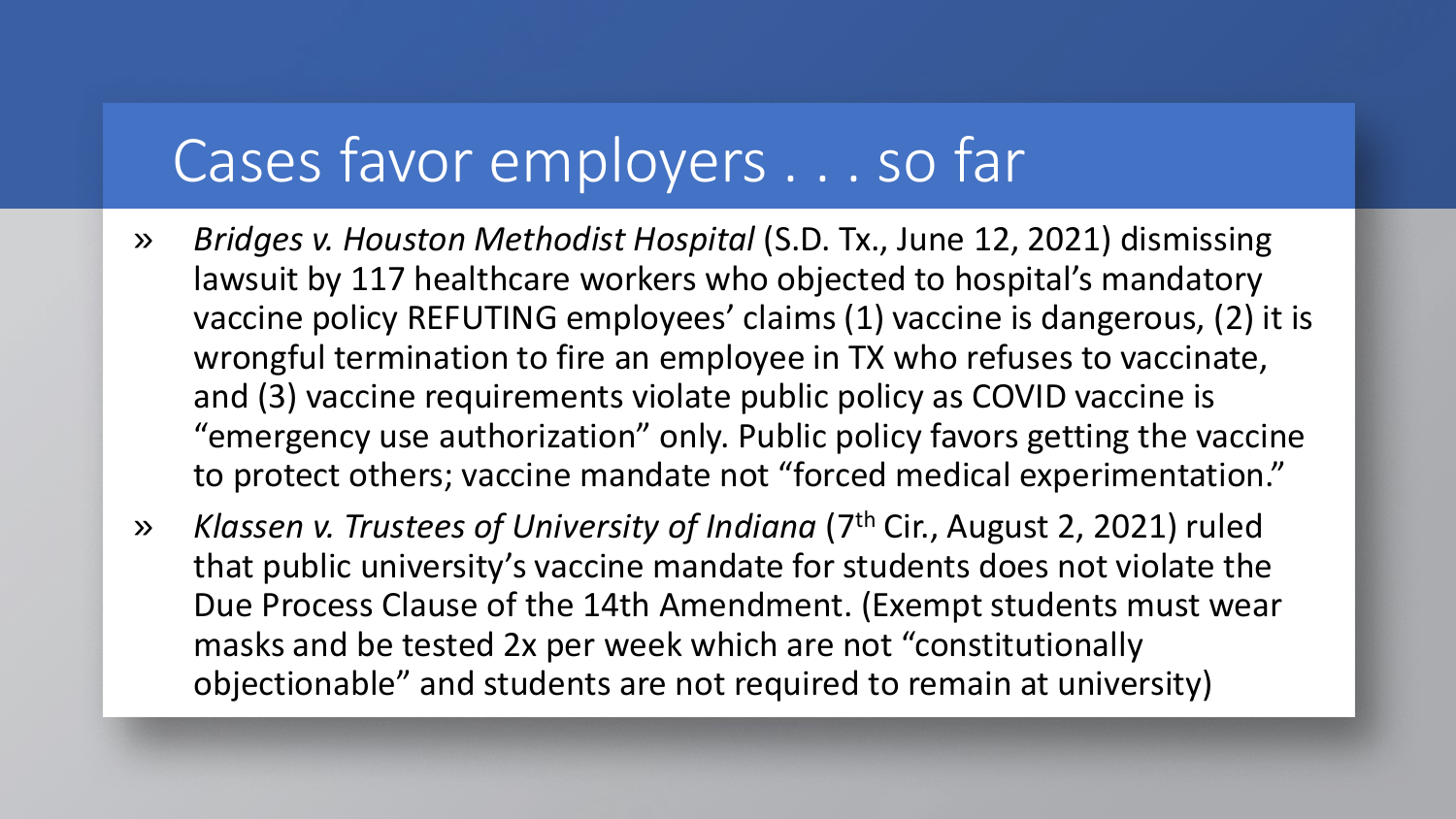#### Mandatory vaccine considerations

- » Many employers, institutions, governments now mandating vaccine OR following CDC guidelines including masking and testing. Expect more employers to follow upon FDA approval!
	- » Must consider exemptions/accommodations for disability, religion, pregnancy. **Have a policy! Inconsistency may lead to claims.**
	- » How will you track vax status? Still take employees at their word?
	- » Must consider any union obligations to bargain over mandate
	- » Should consider paid leave for vax or paying for testing of unvaxxed
	- » Workers' comp for adverse vaccine side effects, if vax required?
	- » Are you prepared to lose employees who refuse vax or alternatives?
	- » FYI CDC now recommends *fully vaccinated* wear mask in public indoor settings in areas of substantial or high transmission